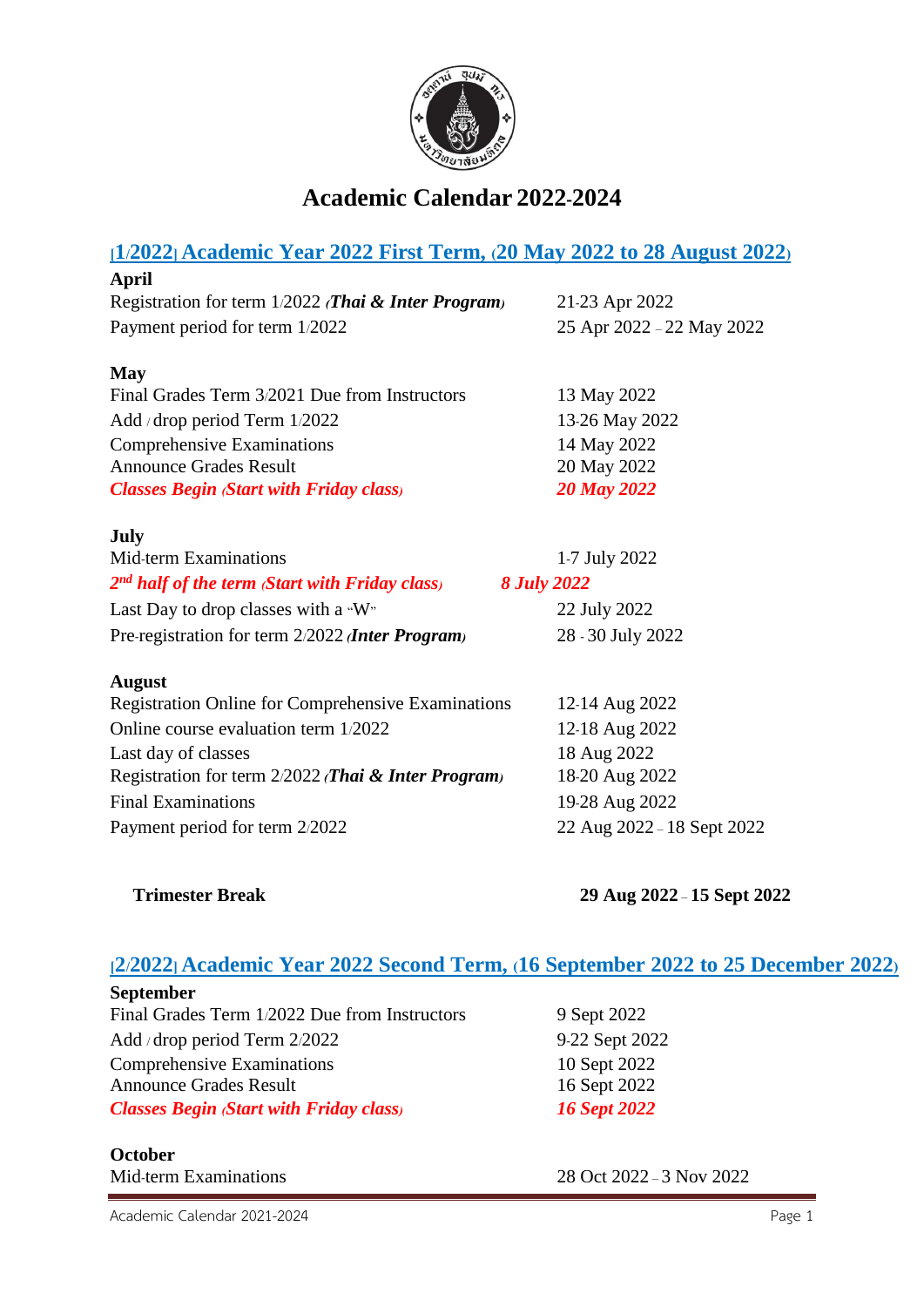

| <b>November</b>                                           |                           |
|-----------------------------------------------------------|---------------------------|
| $2nd$ half of the term start Start with Friday class)     | 4 Nov 2022                |
| Last Day to drop classes with a "W"                       | 18 Nov 2022               |
| Pre-registration for term 3/2022 <i>Inter Program</i>     | 24-26 Nov 2022            |
| <b>December</b>                                           |                           |
| <b>Registration Online for Comprehensive Examinations</b> | 9-11 Dec 2022             |
| Online course evaluation term 2/2022                      | 9-15 Dec 2022             |
| Last day of classes                                       | 15 Dec 2022               |
| Registration for term 3/2022 (Thai & Inter Program)       | 15-17 Dec 2022            |
| <b>Final Examinations</b>                                 | 16-25 Dec 2022            |
| Payment period for term 3/2022                            | 19 Dec 2022 - 15 Jan 2023 |
| <b>Trimester Break</b>                                    | 26 Dec 2022 - 12 Jan 2023 |

### **[3/2022] Academic Year 2022 Third Term, (13 January 2023 to 30 April 2023)**

| <b>January</b>                                 |               |
|------------------------------------------------|---------------|
| Final Grades Term 2/2022 Due from Instructors  | 6 Jan 2023    |
| Add / Drop period Term 3/2022                  | 6-19 Jan 2023 |
| <b>Comprehensive Examinations</b>              | 7 Jan 2023    |
| <b>Announce Grades Result</b>                  | 13 Jan 2023   |
| <b>Classes Begin Start with Friday class</b> ) | 13 Jan 2023   |

# **February**

Mid-term Examinations 24 Feb 2023 – 2 Mar 2023

#### **March**

### *2 nd half of the term start (Start with Friday class) 3 Mar 2023*

Last Day to drop classes with a "W" 17 Mar 2023 Pre-registration for term 1/2023 *(Inter Program)* 23-25 Mar 2023

### **April**

Registration Online for Comprehensive Examinations 7-9 Apr 2023 Online course evaluation term 3/2022 7-13 Apr 2023 Last day of classes 13 Apr 2023 Reading week (Songkran Festival) 14-20 Apr 2023 Registration for term 1/2023 *(Thai & Inter Program)* 20-22 Apr 2023 Final Examinations 21-30 Apr 2023 Payment period for term 1/2023 24 Apr 2023 - 21 May 2023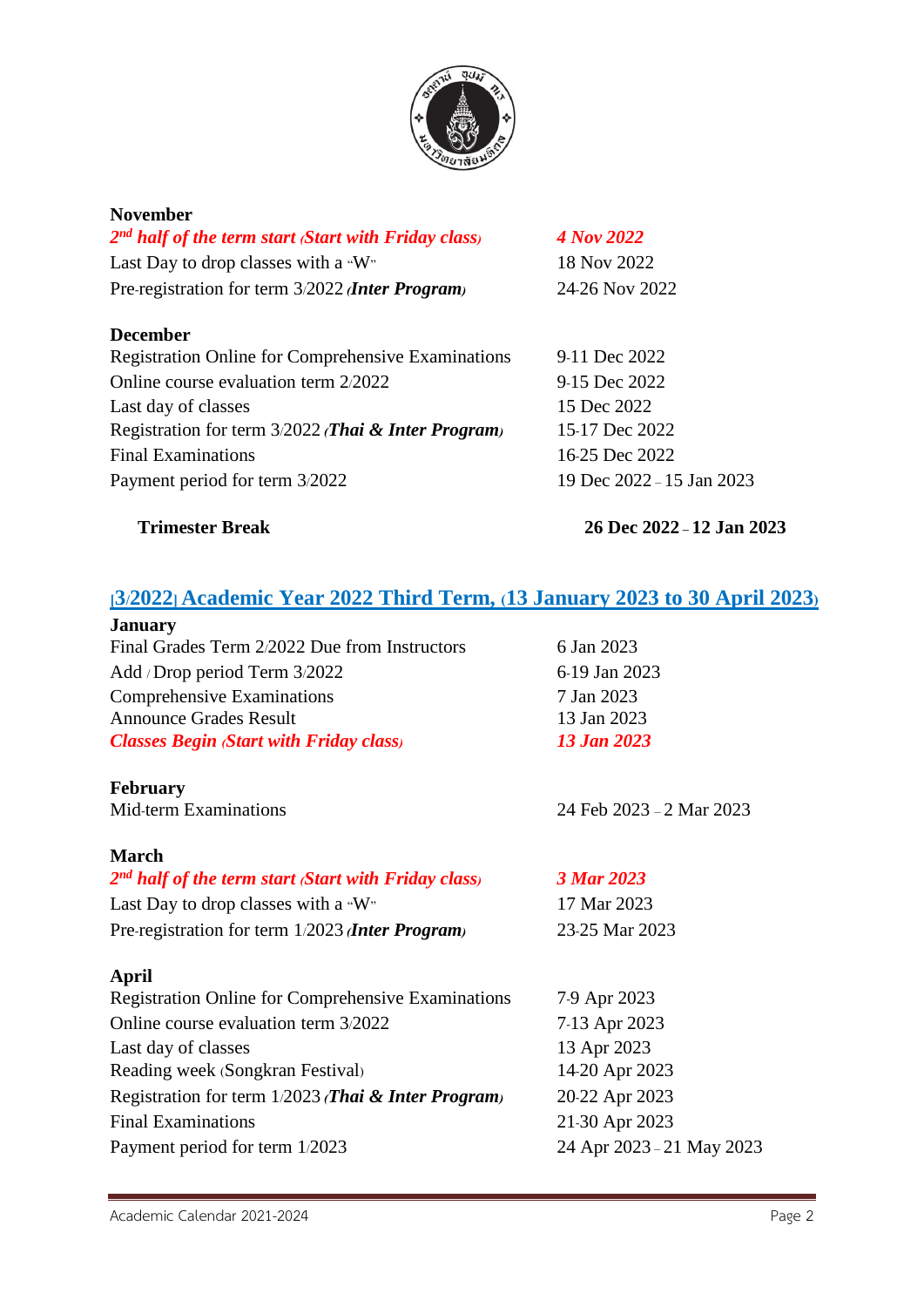

### **Trimester Break 1-18 May 2023**

## **[1/2023] Academic Year 2023 First Term, (19 May 2023 to 27 August 2023)**

| <b>May</b>                                                     |                            |
|----------------------------------------------------------------|----------------------------|
| Final Grades Term 3/2022 Due from Instructors                  | 12 May 2023                |
| Add / drop period Term 1/2023                                  | 12-25 May 2023             |
| <b>Comprehensive Examinations</b>                              | 13 May 2023                |
| <b>Announce Grades Result</b>                                  | 19 May 2023                |
| <b>Classes Begin (Start with Friday class)</b>                 | <b>19 May 2023</b>         |
| June                                                           |                            |
| Mid-term Examinations                                          | 30 June 2023 - 6 July 2023 |
| July                                                           |                            |
| 2 <sup>nd</sup> half of the term (Start with Friday class)     | <b>7 July 2023</b>         |
| Last Day to drop classes with a "W"                            | 21 July 2023               |
| Pre-registration for term 2/2023 <i>Inter Program</i>          | 27 - 29 July 2023          |
| <b>August</b>                                                  |                            |
| <b>Registration Online for Comprehensive Examinations</b>      | 11-13 Aug 2023             |
| Online course evaluation term 1/2023                           | 11-17 Aug 2023             |
| Last day of classes                                            | 17 Aug 2023                |
| Registration for term 2/2023 <i>(Thai &amp; Inter Program)</i> | 17-19 Aug 2023             |
| <b>Final Examinations</b>                                      | 18-27 Aug 2023             |
| Payment period for term 2/2023                                 | 21 Aug 2023 - 17 Sept 2023 |

**Trimester Break 28 Aug 2023** – **14 Sept 2023**

### **[2/2023] Academic Year 2023 Second Term, (15 September 2023 to 24 December 2023)**

| September                                      |
|------------------------------------------------|
| Final Grades Term 1/2023 Due from Instructors  |
| Add / drop period Term $2/2023$                |
| <b>Comprehensive Examinations</b>              |
| <b>Announce Grades Result</b>                  |
| <b>Classes Begin Start with Friday class</b> ) |

**October**

8 Sept 2023 8-21 Sept 2023 9 Sept 2023 15 Sept 2023 *Classes Begin (Start with Friday class) 15 Sept 2023*

Mid-term Examinations 27 Oct 2023 – 2 Nov 2023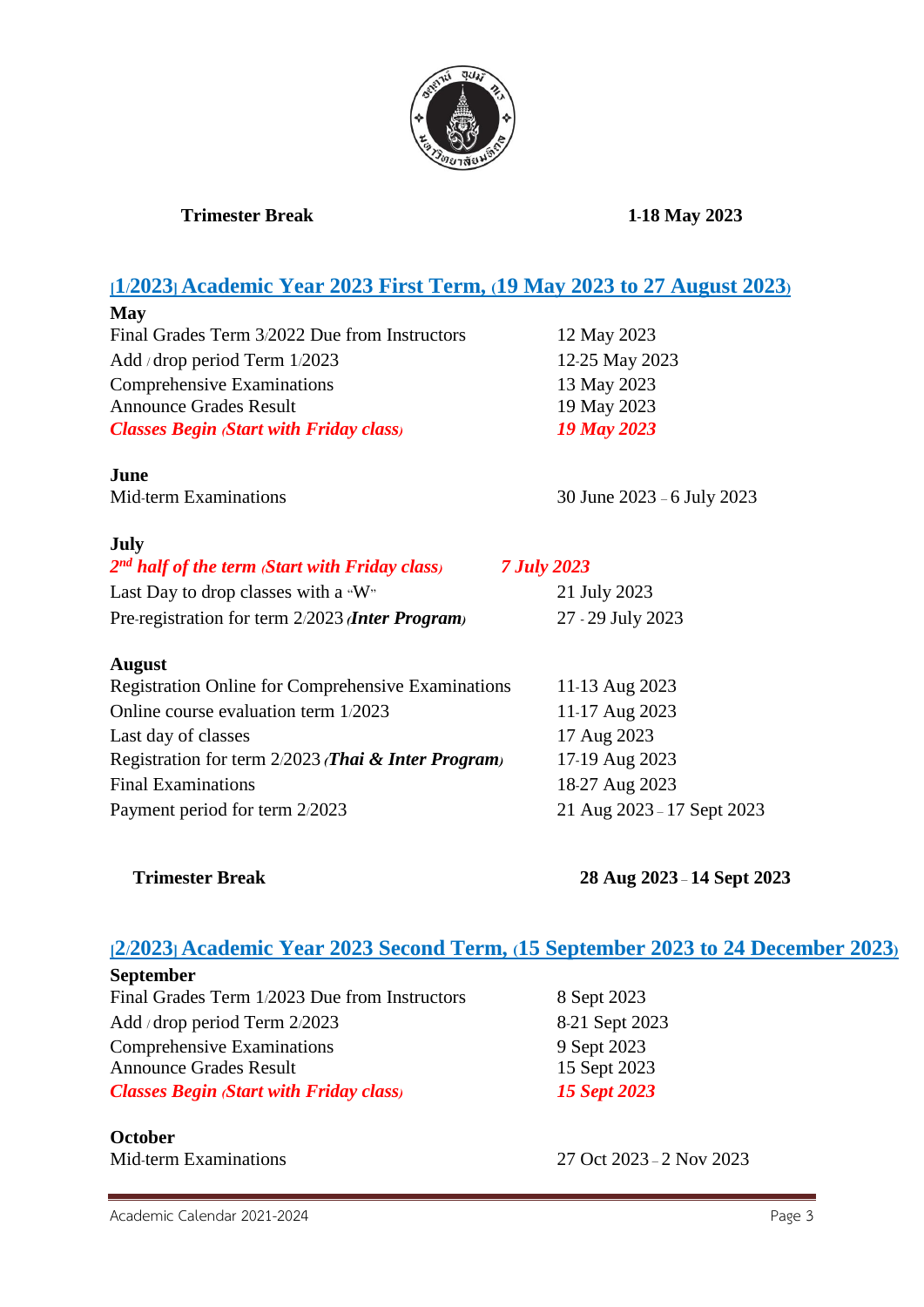

| November                                                                |                           |
|-------------------------------------------------------------------------|---------------------------|
| 2 <sup>nd</sup> half of the term start <i>(Start with Friday class)</i> | 3 Nov 2023                |
| Last Day to drop classes with a "W"                                     | 17 Nov 2023               |
| Pre-registration for term 3/2023 <i>Inter Program</i>                   | 23-25 Nov 2023            |
| December                                                                |                           |
| <b>Registration Online for Comprehensive Examinations</b>               | 8-10 Dec 2023             |
| Online course evaluation term 2/2023                                    | 8-14 Dec 2023             |
| Last day of classes                                                     | 14 Dec 2023               |
| Registration for term 3/2023 <i>(Thai &amp; Inter Program)</i>          | 14-16 Dec 2023            |
| <b>Final Examinations</b>                                               | 15-24 Dec 2023            |
| Payment period for term 3/2023                                          | 18 Dec 2023 - 14 Jan 2024 |

**Trimester Break 25 Dec 2023 – 11 Jan 2024**

# **[3/2023] Academic Year 2023 Third Term, (12 January 2024 to 28 April 2024)**

| <b>January</b>                                 |                |
|------------------------------------------------|----------------|
| Final Grades Term 2/2023 Due from Instructors  | 5 Jan 2024     |
| Add / Drop period Term 3/2023                  | 5-18 Jan 2024  |
| Comprehensive Examinations                     | 6 Jan 2024     |
| <b>Announce Grades Result</b>                  | 12 Jan 2024    |
| <b>Classes Begin (Start with Friday class)</b> | 12 Jan 2024    |
| <b>February</b>                                |                |
| Mid-term Examinations                          | 23-29 Feb 2024 |
|                                                |                |

### **March**

| 2 <sup>nd</sup> half of the term start (Start with Friday class) | 1 Mar 2024     |
|------------------------------------------------------------------|----------------|
| Last Day to drop classes with a "W"                              | 15 Mar 2024    |
| Pre-registration for term 1/2024 <i>Inter Program</i>            | 21-23 Mar 2024 |

#### **April**

| 5-7 Apr 2024              |
|---------------------------|
| 5-11 Apr 2024             |
| 11 Apr 2024               |
| 12-18 Apr 2024            |
| 18-20 Apr 2022            |
| 19-28 Apr 2024            |
| 22 Apr 2024 - 19 May 2024 |
|                           |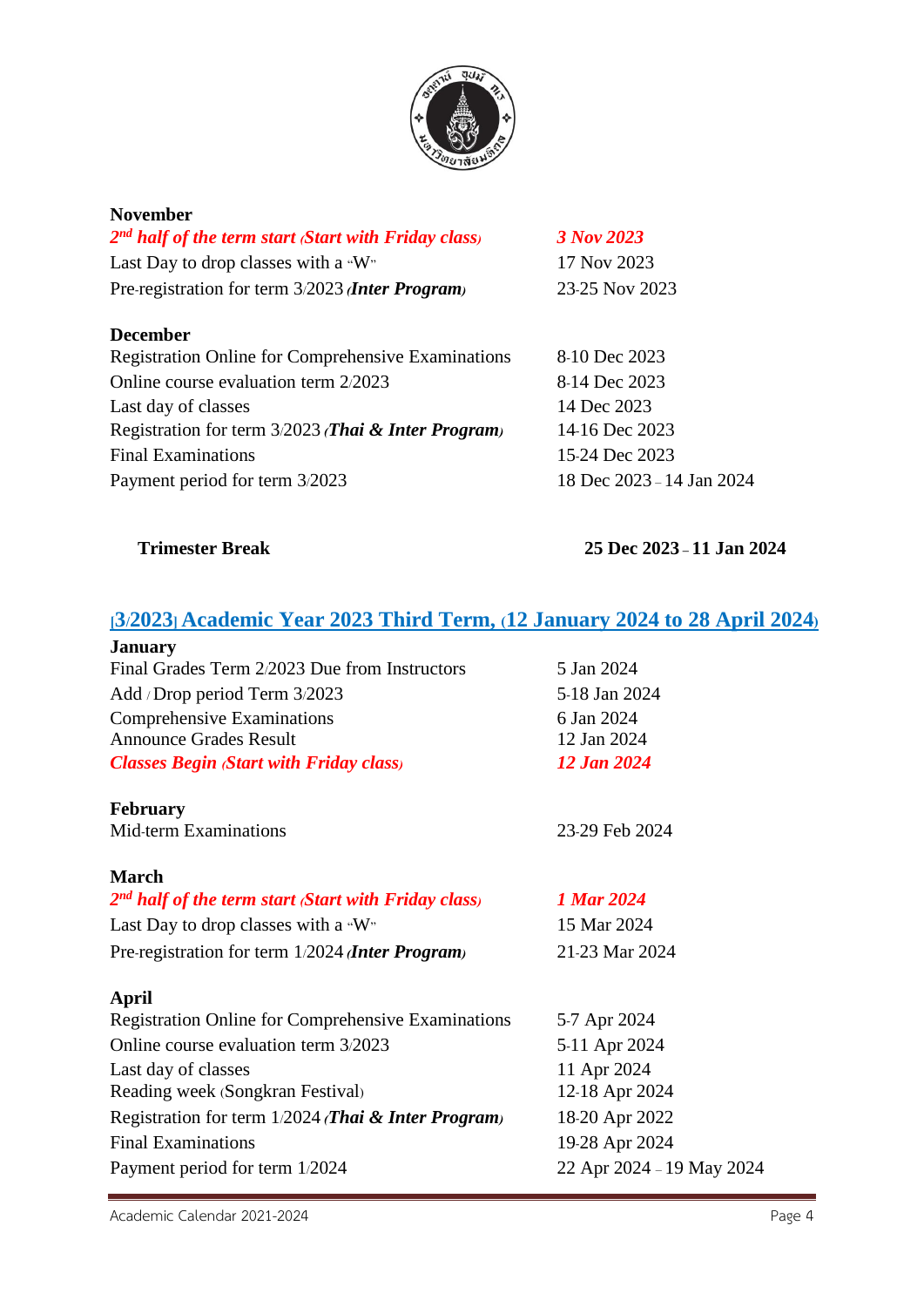

**Trimester Break 29 Apr 2024 -16 May 2024**

## **[1/2024] Academic Year 2024 First Term, (17 May 2024 to 25 August 2024)**

| 10 May 2024  |
|--------------|
| 10-23 May 20 |
| 11 May 2024  |
| 17 May 2024  |
| 17 May 2024  |
|              |

**June**

Mid-term Examinations 28 June 2024 -4 July 2024

10 May 2024 10-23 May 2024 11 May 2024 17 May 2024

#### **July**

| $2nd$ half of the term (Start with Friday class)      | 5 July 2024       |
|-------------------------------------------------------|-------------------|
| Last Day to drop classes with a "W"                   | 19 July 2024      |
| Pre-registration for term 2/2024 <i>Inter Program</i> | 25 - 27 July 2024 |

#### **August**

| 9-11 Aug 2024              |
|----------------------------|
| 9-15 Aug 2024              |
| 15 Aug 2024                |
| 15-17 Aug 2024             |
| 16-25 Aug 2024             |
| 19 Aug 2024 - 15 Sept 2024 |
|                            |

**Trimester Break 26 Aug 2024** – **12 Sept 2024**

# **[2/2024] Academic Year 2024 Second Term, (13 September 2024 to 22 December 2024)**

| <b>September</b>                               |                     |
|------------------------------------------------|---------------------|
| Final Grades Term 1/2024 Due from Instructors  | 6 Sept 2024         |
| Add / drop period Term $2/2024$                | 6-19 Sept 2024      |
| Comprehensive Examinations                     | 7 Sept 2024         |
| <b>Announce Grades Result</b>                  | 13 Sept 2024        |
| <b>Classes Begin (Start with Friday class)</b> | <b>13 Sept 2024</b> |

### **October**

Academic Calendar 2021-2024 **Page 5**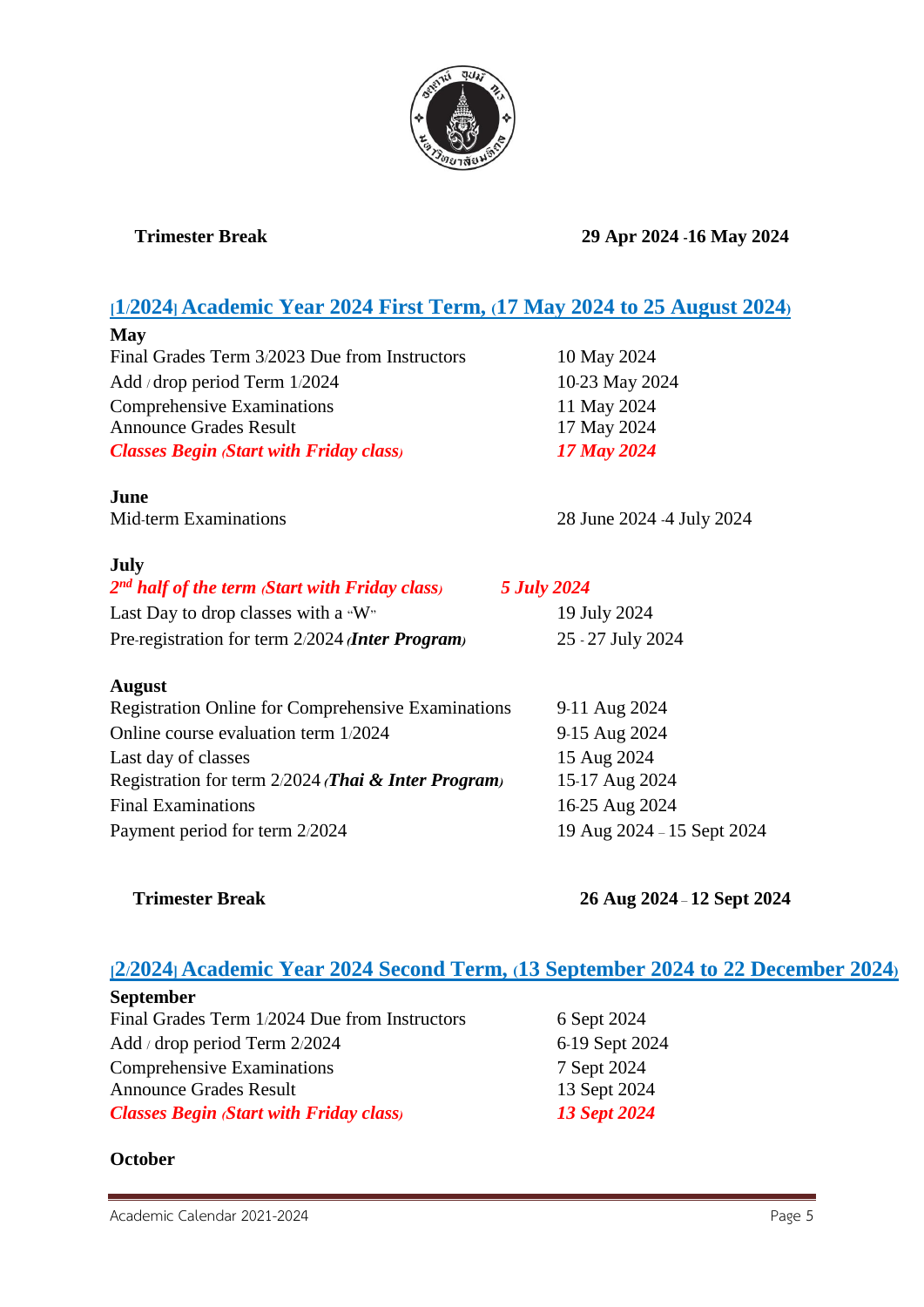

| Mid-term Examinations                                     | 25-31 Oct 2024            |
|-----------------------------------------------------------|---------------------------|
| <b>November</b>                                           |                           |
| $2nd$ half of the term start (Start with Friday class)    | 1 Nov 2024                |
| Last Day to drop classes with a "W"                       | 15 Nov 2024               |
| Pre-registration for term 3/2024 <i>Inter Program</i>     | 21-23 Nov 2024            |
| <b>December</b>                                           |                           |
| <b>Registration Online for Comprehensive Examinations</b> | 6-8 Dec 2024              |
| Online course evaluation term 2/2024                      | 6-12 Dec 2024             |
| Last day of classes                                       | 12 Dec 2024               |
| Registration for term 3/2024 (Thai & Inter Program)       | 12-14 Dec 2024            |
| <b>Final Examinations</b>                                 | 13-22 Dec 2024            |
| Payment period for term 3/2024                            | 16 Dec 2024 - 12 Jan 2025 |

**Trimester Break 23 Dec 2024 – 9 Jan 2025**

# **[3/2024] Academic Year 2024 Third Term, (10 January 2025 to 27 April 2025)**

| <b>January</b>                                            |                    |
|-----------------------------------------------------------|--------------------|
| Final Grades Term 2/2024 Due from Instructors             | 3 Jan 2025         |
| Add / Drop period Term 3/2024                             | 3-16 Jan 2025      |
| <b>Comprehensive Examinations</b>                         | 4 Jan 2025         |
| <b>Announce Grades Result</b>                             | 10 Jan 2025        |
| <b>Classes Begin Start with Friday class</b> )            | <b>10 Jan 2025</b> |
| <b>February</b>                                           |                    |
| <b>Mid-term Examinations</b>                              | 21-27 Feb 2025     |
| $2nd$ half of the term start (Start with Friday class)    | <b>28 Feb 2025</b> |
| March                                                     |                    |
| Last Day to drop classes with a "W"                       | 14 Mar 2025        |
| Pre-registration for term 1/2025 <i>Inter Program</i>     | 20-22 Mar 2025     |
| <b>April</b>                                              |                    |
| <b>Registration Online for Comprehensive Examinations</b> | 4-6 Apr 2025       |
| Online course evaluation term 3/2024                      | 4-10 Apr 2025      |
| Last day of classes                                       | 10 Apr 2025        |
| Reading week (Songkran Festival)                          | 11-17 Apr 2025     |
| Registration for term 1/2025 (Thai & Inter Program)       | 17-19 Apr 2022     |
| <b>Final Examinations</b>                                 | 18-27 Apr 2025     |